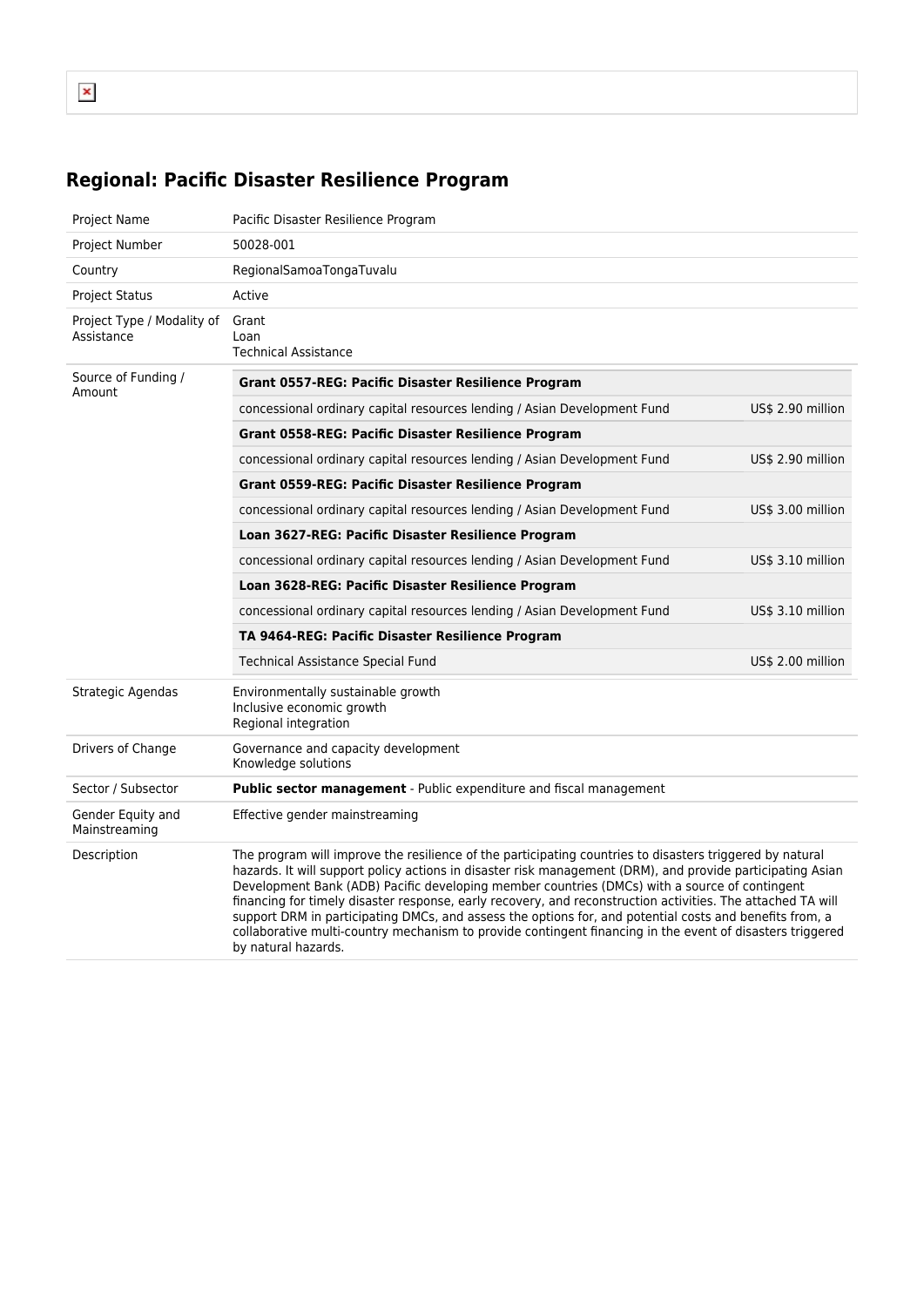Project Rationale and Linkage to Country/Regional **Strategy** 

The program provides Pacific DMCs with a source of financing for response, early recovery, and reconstruction activities for disaster events caused by all types of natural hazards. To support the development of effective and comprehensive DRM strategies and programs at the country level, the policy-based loan and policy-based grant modality will be used to agree on disaster resilience-related policy actions for each participating DMC. These policy actions will strengthen the resilience of institutions and communities in the participating DMCs. The proposed provision of financing contingent on a disaster is similar to the contingent credit facility provided to the Cook Islands in 2016. The attached TA will support and monitor progress toward achieving the governments' long-term DRM goals included in a program monitoring framework, and explore options for regional collaboration around contingent financing and a potential permanent regional contingent savings mechanism. The participating DMCs--Samoa, Tonga, and Tuvalu--face similar DRM challenges, and will benefit greatly from a regional approach under which good practices are shared. The program will support coordination and cooperation both between Pacific DMCs and with development partners on financing arrangements, policy reform discussions, and regional TA programs. The TA activities will include regional sharing of experiences and lessons on DRM, particularly on post-disaster financial management. The program will complement existing disaster risk financing instruments available to Pacific DMCs, including annual contingency budgets, national disaster funds, parametric disaster insurance, and traditional indemnity insurance. Its unique features are as follows: (i) it can make a payment quickly and use the funds flexibly with no additional requirements, beyond national public financial management requirements, to track and report on expenditures; (ii) the amount that can be released is significant in terms of immediate response needs; (iii) the amount is not dependent on any assessment of loss or measure of the intensity of the natural hazard; and (iv) funds are available for disaster events triggered by any type of natural hazard. The program is aligned with the Sendai Framework for Disaster Risk Reduction 2015-2030 and the Framework for Resilient Development in the Pacific.

Impact Resilience to climate change and disasters, and disaster preparedness, response and recovery strengthened

| <b>Project Outcome</b>                                                 |                                                                                                                                                                                                                                                                                                                                                                                                                                                                                                                                                                                                                                                                                                                                                                                                                                                                                                                                                                             |
|------------------------------------------------------------------------|-----------------------------------------------------------------------------------------------------------------------------------------------------------------------------------------------------------------------------------------------------------------------------------------------------------------------------------------------------------------------------------------------------------------------------------------------------------------------------------------------------------------------------------------------------------------------------------------------------------------------------------------------------------------------------------------------------------------------------------------------------------------------------------------------------------------------------------------------------------------------------------------------------------------------------------------------------------------------------|
| Description of Outcome                                                 | Strengthened disaster risk management in participating countries.                                                                                                                                                                                                                                                                                                                                                                                                                                                                                                                                                                                                                                                                                                                                                                                                                                                                                                           |
| Progress Toward Outcome                                                | Outcome indicators will be measured upon program completion.                                                                                                                                                                                                                                                                                                                                                                                                                                                                                                                                                                                                                                                                                                                                                                                                                                                                                                                |
| <b>Implementation Progress</b>                                         |                                                                                                                                                                                                                                                                                                                                                                                                                                                                                                                                                                                                                                                                                                                                                                                                                                                                                                                                                                             |
| Description of Project Outputs                                         | Strengthened regional collaboration on disaster risk financing.<br>Strengthened enabling framework for disaster risk financing.                                                                                                                                                                                                                                                                                                                                                                                                                                                                                                                                                                                                                                                                                                                                                                                                                                             |
| Status of Implementation Progress<br>(Outputs, Activities, and Issues) | The loan and grant agreements with the Government of Samoa were approved on 18<br>December 2017. Both the loan and the grant projects became effective on 27 December 2017.<br>The loan and grant agreements with the Government of Tonga were approved on 15<br>December 2017. Both the loan and grant projects became effective on 25 December 2017.<br>Cyclone Gita hit Tonga on 12 February 2018, causing widespread destruction on the main<br>island of Tongatapu, and the neighboring island of 'Eua, and the government declared a state<br>of emergency for the whole of Tonga. ADB released to the Government of Tonga the amount<br>of \$6 million for cyclone recovery.<br>The grant agreement with the Government of Tuvalu was approved on 15 December 2017 and<br>the grant became effective on 1 March 2018.<br>The disaster risk management specialist and team leader, and the disaster risk financing<br>expert for the attached TA have been mobilized. |
| Geographical Location                                                  | Samoa - Nation-wide; Tonga - Nation-wide; Tuvalu - Nation-wide                                                                                                                                                                                                                                                                                                                                                                                                                                                                                                                                                                                                                                                                                                                                                                                                                                                                                                              |
|                                                                        |                                                                                                                                                                                                                                                                                                                                                                                                                                                                                                                                                                                                                                                                                                                                                                                                                                                                                                                                                                             |

| <b>Safeguard Categories</b> |  |
|-----------------------------|--|
| Environment                 |  |
| Involuntary Resettlement    |  |
| Indigenous Peoples          |  |
|                             |  |

#### **Summary of Environmental and Social Aspects**

|                              | <b>Stakeholder Communication, Participation, and Consultation</b>                                                                                                                                                                                                                |
|------------------------------|----------------------------------------------------------------------------------------------------------------------------------------------------------------------------------------------------------------------------------------------------------------------------------|
| Indigenous Peoples           | The activities of the program will not negatively affect indigenous peoples.                                                                                                                                                                                                     |
| Involuntary Resettlement     | Program activities will be confined to policy and institutional reforms and TA, and none of the<br>activities will result in or lead to any physical works that could create environmental or social<br>impacts, physical or economic displacement, or involuntary resettlement. |
| <b>Environmental Aspects</b> | Program activities will be confined to policy and institutional reforms and TA, and none of the<br>activities will result in or lead to any physical works that could create environmental or social<br>impacts, physical or economic displacement, or involuntary resettlement. |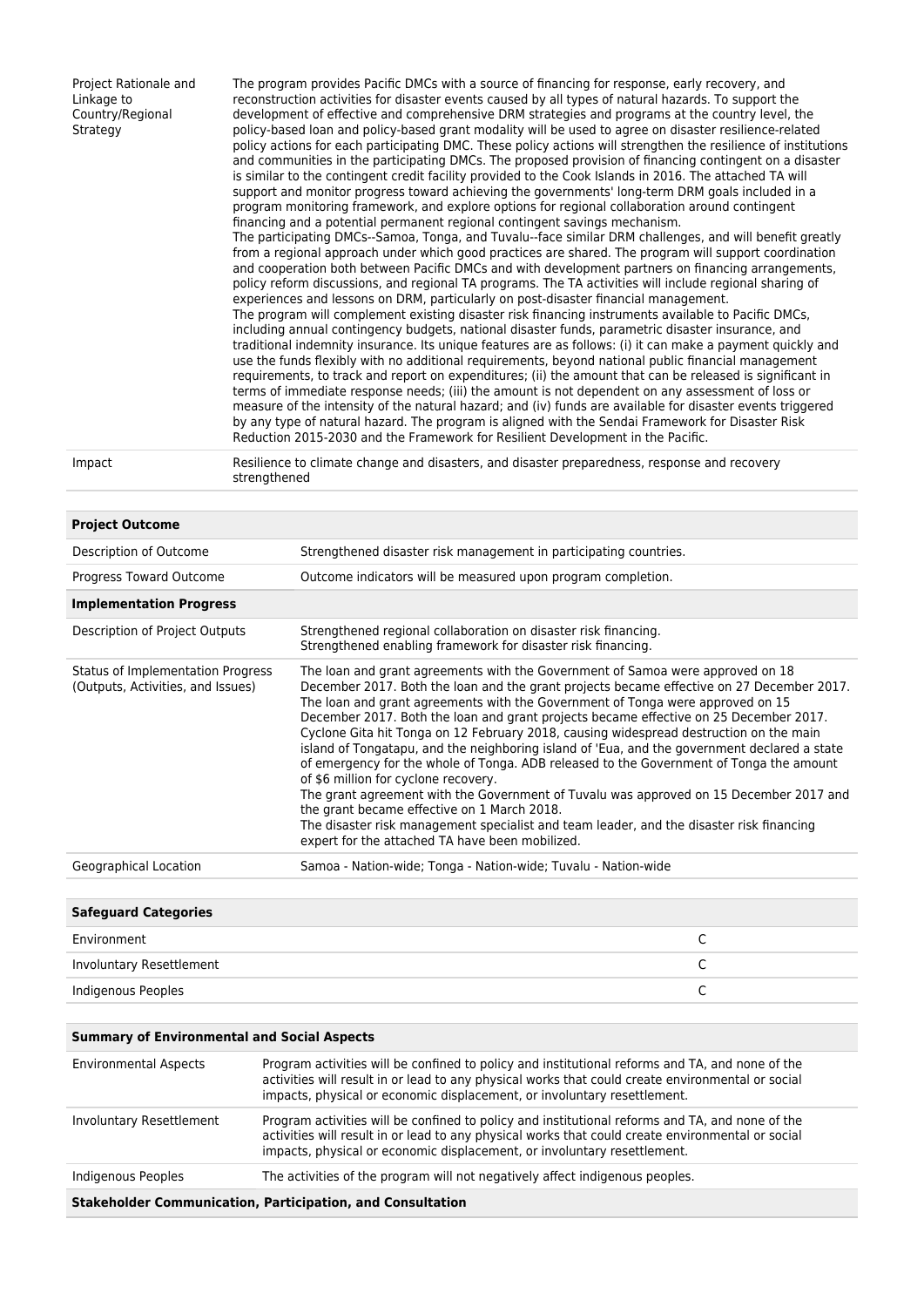| During Project Design         | Stakeholder dialogue was carried out during the program design and will continue during program<br>implementation.          |
|-------------------------------|-----------------------------------------------------------------------------------------------------------------------------|
| During Project Implementation | Stakeholder dialogue was carried out during the program design and will continue during program<br>implementation.          |
| <b>Business Opportunities</b> |                                                                                                                             |
| <b>Consulting Services</b>    | TBD                                                                                                                         |
| Procurement                   | <b>TBD</b>                                                                                                                  |
|                               |                                                                                                                             |
| Responsible ADB Officer       | Uusimaa, Hanna K.                                                                                                           |
| Responsible ADB Department    | Pacific Department                                                                                                          |
| Responsible ADB Division      | Urban, Social Development & Public Management Division, PARD                                                                |
| <b>Executing Agencies</b>     | Ministry of Finance<br>V-TAGILIMA@TREASURY.GOV.WS<br>Ministry of Finance<br>Government of Samoa<br>Private Bag, Apia, Samoa |
| <b>Timetable</b>              |                                                                                                                             |
| $\sim$ $\sim$                 | 10110017                                                                                                                    |

| Concept Clearance          | 18 Jul 2017                |
|----------------------------|----------------------------|
| Fact Finding               | 26 Jun 2017 to 22 Sep 2017 |
| MRM                        | 27 Oct 2017                |
| Approval                   | 14 Dec 2017                |
| <b>Last Review Mission</b> | $\overline{\phantom{a}}$   |
| Last PDS Update            | 28 Sep 2018                |

### **Grant 0557-REG**

| <b>Milestones</b> |                     |                         |                 |                          |                          |  |  |
|-------------------|---------------------|-------------------------|-----------------|--------------------------|--------------------------|--|--|
|                   | <b>Signing Date</b> |                         | <b>Closing</b>  |                          |                          |  |  |
| <b>Approval</b>   |                     | <b>Effectivity Date</b> | <b>Original</b> | <b>Revised</b>           | <b>Actual</b>            |  |  |
| 14 Dec 2017       | 18 Dec 2017         | 27 Dec 2017             | 31 Dec 2022     | $\overline{\phantom{a}}$ | $\overline{\phantom{a}}$ |  |  |

| <b>Financing Plan</b> |                                |                                   | <b>Grant Utilization</b> |      |                         |  |
|-----------------------|--------------------------------|-----------------------------------|--------------------------|------|-------------------------|--|
|                       | Total (Amount in US\$ million) | Date                              | <b>ADB</b>               |      | Others   Net Percentage |  |
| <b>Project Cost</b>   | 2.90                           | <b>Cumulative Contract Awards</b> |                          |      |                         |  |
| ADB                   | 2.90                           | 14 Dec 2017                       | 0.00                     | 0.00 | $0\%$                   |  |
| Counterpart           | 0.00                           | <b>Cumulative Disbursements</b>   |                          |      |                         |  |
| Cofinancing           | 0.00                           | 14 Dec 2017                       | 0.00                     | 0.00 | 0%                      |  |

| <b>Status of Covenants</b> |        |                |                          |                          |                          |                          |  |
|----------------------------|--------|----------------|--------------------------|--------------------------|--------------------------|--------------------------|--|
| Category                   | Sector | Safeguards     | Social                   | Financial                | Economic                 | <b>Others</b>            |  |
| Rating                     |        | Unsatisfactory | $\overline{\phantom{0}}$ | $\overline{\phantom{0}}$ | $\overline{\phantom{0}}$ | $\overline{\phantom{0}}$ |  |

## **Grant 0558-REG**

| <b>Milestones</b> |                     |                         |                 |                          |             |  |  |  |
|-------------------|---------------------|-------------------------|-----------------|--------------------------|-------------|--|--|--|
|                   | <b>Signing Date</b> | <b>Effectivity Date</b> | <b>Closing</b>  |                          |             |  |  |  |
| <b>Approval</b>   |                     |                         | <b>Original</b> | <b>Revised</b>           | Actual      |  |  |  |
| 14 Dec 2017       | 15 Dec 2017         | 25 Dec 2017             | 31 Dec 2022     | $\overline{\phantom{a}}$ | 03 Aug 2018 |  |  |  |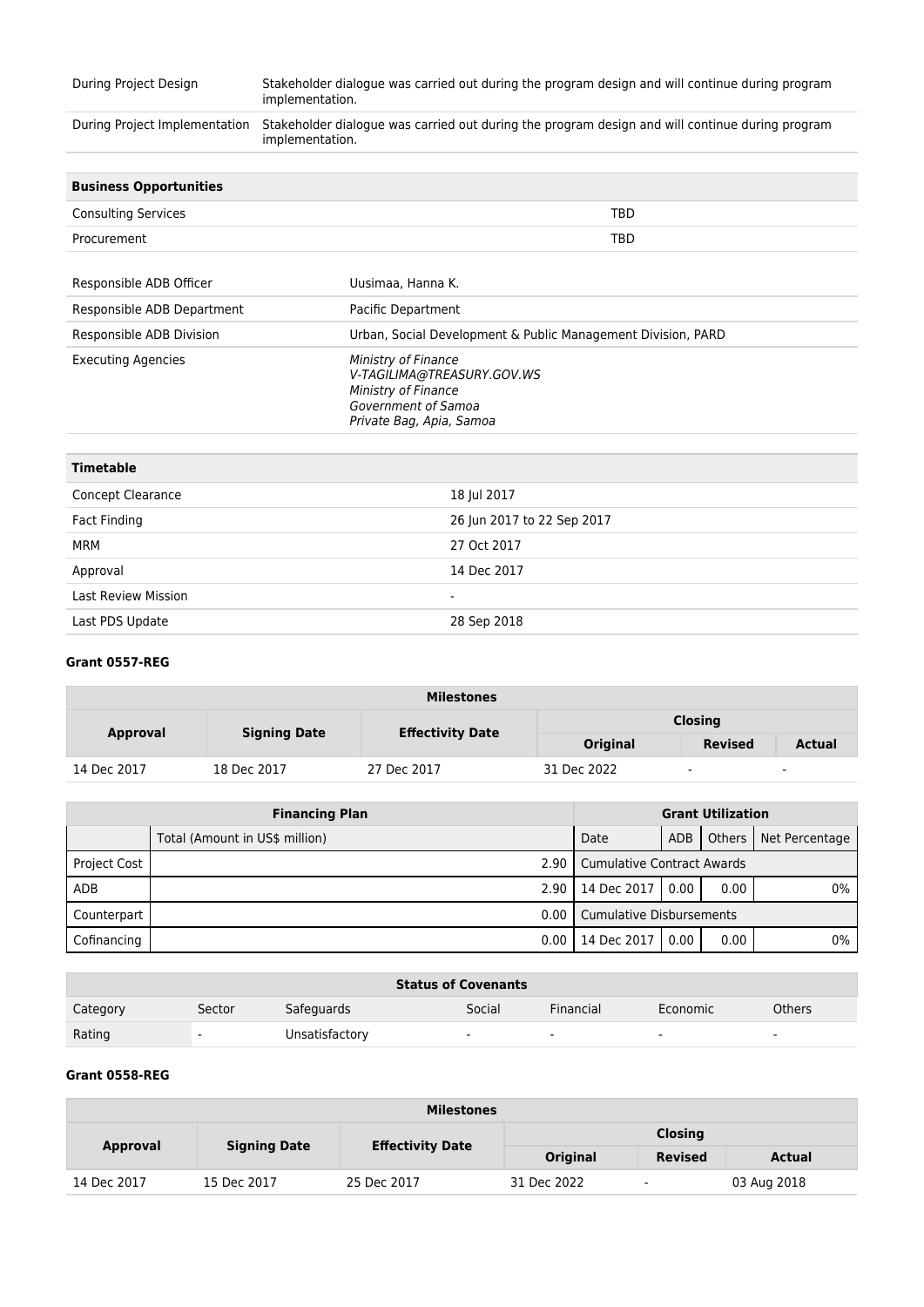| <b>Financing Plan</b> |                                |                                   | <b>Grant Utilization</b>        |          |                |  |
|-----------------------|--------------------------------|-----------------------------------|---------------------------------|----------|----------------|--|
|                       | Total (Amount in US\$ million) | Date                              | ADB                             | Others I | Net Percentage |  |
| <b>Project Cost</b>   | 2.90                           | <b>Cumulative Contract Awards</b> |                                 |          |                |  |
| <b>ADB</b>            | 2.90                           | 14 Dec 2017                       | 2.90                            | 0.00     | 100%           |  |
| Counterpart           | 0.00                           |                                   | <b>Cumulative Disbursements</b> |          |                |  |
| Cofinancing           | 0.00                           | 14 Dec 2017                       | 2.90                            | 0.00     | 100%           |  |

| <b>Status of Covenants</b> |                          |                |                          |                          |                          |               |  |
|----------------------------|--------------------------|----------------|--------------------------|--------------------------|--------------------------|---------------|--|
| Category                   | Sector                   | Safeguards     | Social                   | Financial                | Economic                 | <b>Others</b> |  |
| Rating                     | $\overline{\phantom{0}}$ | Unsatisfactory | $\overline{\phantom{a}}$ | $\overline{\phantom{a}}$ | $\overline{\phantom{0}}$ |               |  |

### **Grant 0559-REG**

| <b>Milestones</b> |                     |                         |                 |                |               |  |  |  |  |
|-------------------|---------------------|-------------------------|-----------------|----------------|---------------|--|--|--|--|
| <b>Approval</b>   | <b>Signing Date</b> | <b>Effectivity Date</b> |                 | <b>Closing</b> |               |  |  |  |  |
|                   |                     |                         | <b>Original</b> | Revised        | <b>Actual</b> |  |  |  |  |
| 14 Dec 2017       | 15 Dec 2017         | 01 Mar 2018             | 31 Dec 2022     |                | $\sim$        |  |  |  |  |

|                     | <b>Financing Plan</b>          | <b>Grant Utilization</b>        |                                   |      |                         |
|---------------------|--------------------------------|---------------------------------|-----------------------------------|------|-------------------------|
|                     | Total (Amount in US\$ million) | Date                            | ADB                               |      | Others   Net Percentage |
| <b>Project Cost</b> | 3.00 <sub>1</sub>              |                                 | <b>Cumulative Contract Awards</b> |      |                         |
| ADB                 |                                | 3.00   14 Dec 2017              | 0.00                              | 0.00 | $0\%$                   |
| Counterpart         | 0.00                           | <b>Cumulative Disbursements</b> |                                   |      |                         |
| Cofinancing         | 0.00                           | 14 Dec 2017                     | 0.00                              | 0.00 | $0\%$                   |

|          |                          |                | <b>Status of Covenants</b> |           |                          |               |
|----------|--------------------------|----------------|----------------------------|-----------|--------------------------|---------------|
| Category | Sector                   | Safeguards     | Social                     | Financial | Economic                 | <b>Others</b> |
| Rating   | $\overline{\phantom{a}}$ | Unsatisfactory | $\overline{\phantom{a}}$   | $\sim$    | $\overline{\phantom{a}}$ |               |

# **Loan 3627-REG**

| <b>Milestones</b>                      |                         |                |                 |                          |               |  |  |  |  |
|----------------------------------------|-------------------------|----------------|-----------------|--------------------------|---------------|--|--|--|--|
| <b>Signing Date</b><br><b>Approval</b> | <b>Effectivity Date</b> | <b>Closing</b> |                 |                          |               |  |  |  |  |
|                                        |                         |                | <b>Original</b> | <b>Revised</b>           | <b>Actual</b> |  |  |  |  |
| 14 Dec 2017                            | 18 Dec 2017             | 27 Dec 2017    | 31 Dec 2022     | $\overline{\phantom{a}}$ | $\sim$        |  |  |  |  |

|                     | <b>Financing Plan</b>          | <b>Loan Utilization</b>         |                                   |  |                         |  |
|---------------------|--------------------------------|---------------------------------|-----------------------------------|--|-------------------------|--|
|                     | Total (Amount in US\$ million) | Date                            | ADB                               |  | Others   Net Percentage |  |
| <b>Project Cost</b> |                                |                                 | 3.10   Cumulative Contract Awards |  |                         |  |
| ADB                 | 3.10                           | 14 Dec 2017                     | 0%<br>0.00<br>0.00                |  |                         |  |
| Counterpart         |                                | 0.00   Cumulative Disbursements |                                   |  |                         |  |
| Cofinancing         | 0.00                           | 14 Dec 2017                     | 0.00<br>0.00                      |  |                         |  |

|          |                          |                | <b>Status of Covenants</b> |           |                          |               |
|----------|--------------------------|----------------|----------------------------|-----------|--------------------------|---------------|
| Category | Sector                   | Safeguards     | Social                     | Financial | Economic                 | <b>Others</b> |
| Rating   | $\overline{\phantom{0}}$ | Unsatisfactory | -                          | -         | $\overline{\phantom{0}}$ |               |

# **Loan 3628-REG**